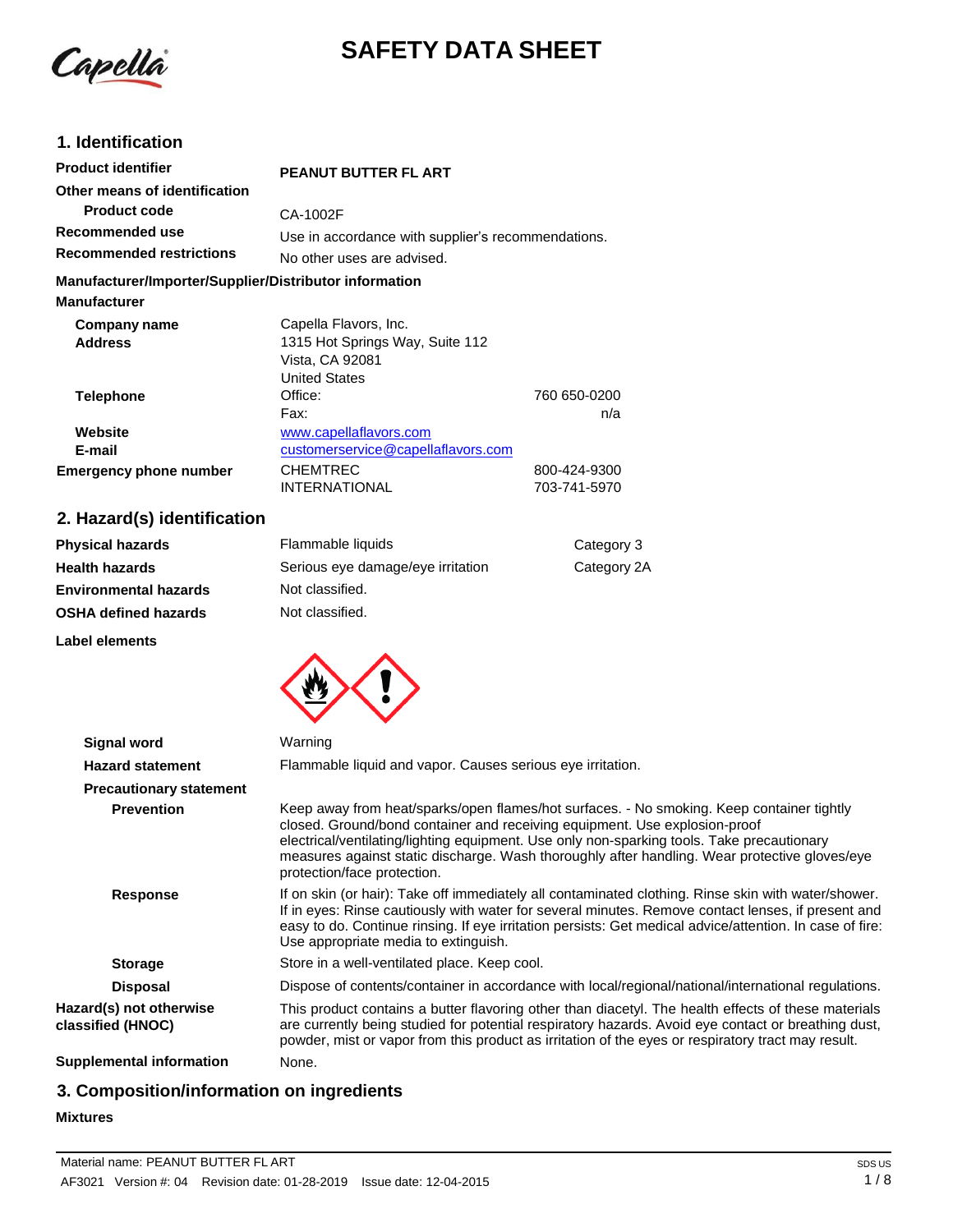| <b>Chemical name</b>                       | Common name and synonyms | <b>CAS number</b> | %         |  |
|--------------------------------------------|--------------------------|-------------------|-----------|--|
| PROPYLENE GLYCOL<br><b>NOM</b><br>NFI      |                          | $57-55-6$         | $50 - 60$ |  |
| VANILLIN #234                              |                          | 121-33-5          | $20 - 30$ |  |
| ETHYL ALCOHOL 190 PROOF<br>CANE IP NON GMO | <b>ETHYLALCOHOL</b>      | 64-17-5           | $5 - 10$  |  |
| <b>BENZYL ALCOHOL</b><br>#38<br>NOM NFI    |                          | 100-51-6          | $3 - 5$   |  |
| Other components below reportable levels   |                          |                   | l - < 3   |  |

<span id="page-1-0"></span>Other components below reportable levels

\*Designates that a specific chemical identity and/or percentage of composition has been withheld as a trade secret.

#### **4. First-aid measures**

| <b>Inhalation</b>                                                            | Remove victim to fresh air and keep at rest in a position comfortable for breathing. If experiencing<br>respiratory symptoms: Call a poison center or doctor/physician.                                                                                                                                                                                                             |
|------------------------------------------------------------------------------|-------------------------------------------------------------------------------------------------------------------------------------------------------------------------------------------------------------------------------------------------------------------------------------------------------------------------------------------------------------------------------------|
| <b>Skin contact</b>                                                          | Take off immediately all contaminated clothing. Rinse skin with water/shower. Get medical<br>attention if irritation develops and persists.                                                                                                                                                                                                                                         |
| Eye contact                                                                  | Immediately flush eyes with plenty of water for at least 15 minutes. Remove contact lenses, if<br>present and easy to do. Continue rinsing. Get medical attention if irritation develops and persists.                                                                                                                                                                              |
| Ingestion                                                                    | Rinse mouth. Get medical attention if symptoms occur.                                                                                                                                                                                                                                                                                                                               |
| <b>Most important</b><br>symptoms/effects, acute and<br>delayed              | Severe eye irritation. Symptoms may include stinging, tearing, redness, swelling, and blurred<br>vision.                                                                                                                                                                                                                                                                            |
| Indication of immediate<br>medical attention and special<br>treatment needed | Provide general supportive measures and treat symptomatically. Thermal burns: Flush with water<br>immediately. While flushing, remove clothes which do not adhere to affected area. Call an<br>ambulance. Continue flushing during transport to hospital. In case of shortness of breath, give<br>oxygen. Keep victim warm. Keep victim under observation. Symptoms may be delayed. |
| <b>General information</b>                                                   | Take off all contaminated clothing immediately. Ensure that medical personnel are aware of the<br>material(s) involved, and take precautions to protect themselves. Wash contaminated clothing<br>before reuse.                                                                                                                                                                     |
| 5. Fire-fighting measures                                                    |                                                                                                                                                                                                                                                                                                                                                                                     |
| Suitable extinguishing media                                                 | Water fog. Alcohol resistant foam. Dry chemical powder. Carbon dioxide (CO2).                                                                                                                                                                                                                                                                                                       |
| <b>Unsuitable extinguishing</b><br>media                                     | Do not use water jet as an extinguisher, as this will spread the fire.                                                                                                                                                                                                                                                                                                              |
| Specific hazards arising from<br>the chemical                                | Vapors may form explosive mixtures with air. Vapors may travel considerable distance to a source<br>of ignition and flash back. During fire, gases hazardous to health may be formed.                                                                                                                                                                                               |
| Special protective equipment<br>and precautions for firefighters             | Self-contained breathing apparatus and full protective clothing must be worn in case of fire.                                                                                                                                                                                                                                                                                       |
| <b>Fire fighting</b><br>equipment/instructions                               | In case of fire and/or explosion do not breathe fumes. Move containers from fire area if you can do<br>so without risk.                                                                                                                                                                                                                                                             |

Use standard firefighting procedures and consider the hazards of other involved materials. Flammable liquid and vapor.

#### **6. Accidental release measures**

**Personal precautions, protective equipment and emergency procedures**

**Specific methods General fire hazards**

> Keep unnecessary personnel away. Keep people away from and upwind of spill/leak. Eliminate all ignition sources (no smoking, flares, sparks, or flames in immediate area). Wear appropriate protective equipment and clothing during clean-up. Avoid inhalation of vapor, fumes, dust and/or mist from the spilled material. Do not touch damaged containers or spilled material unless wearing appropriate protective clothing. Ventilate closed spaces before entering them. Local authorities should be advised if significant spillages cannot be contained. For personal protection, see section 8 of the SDS.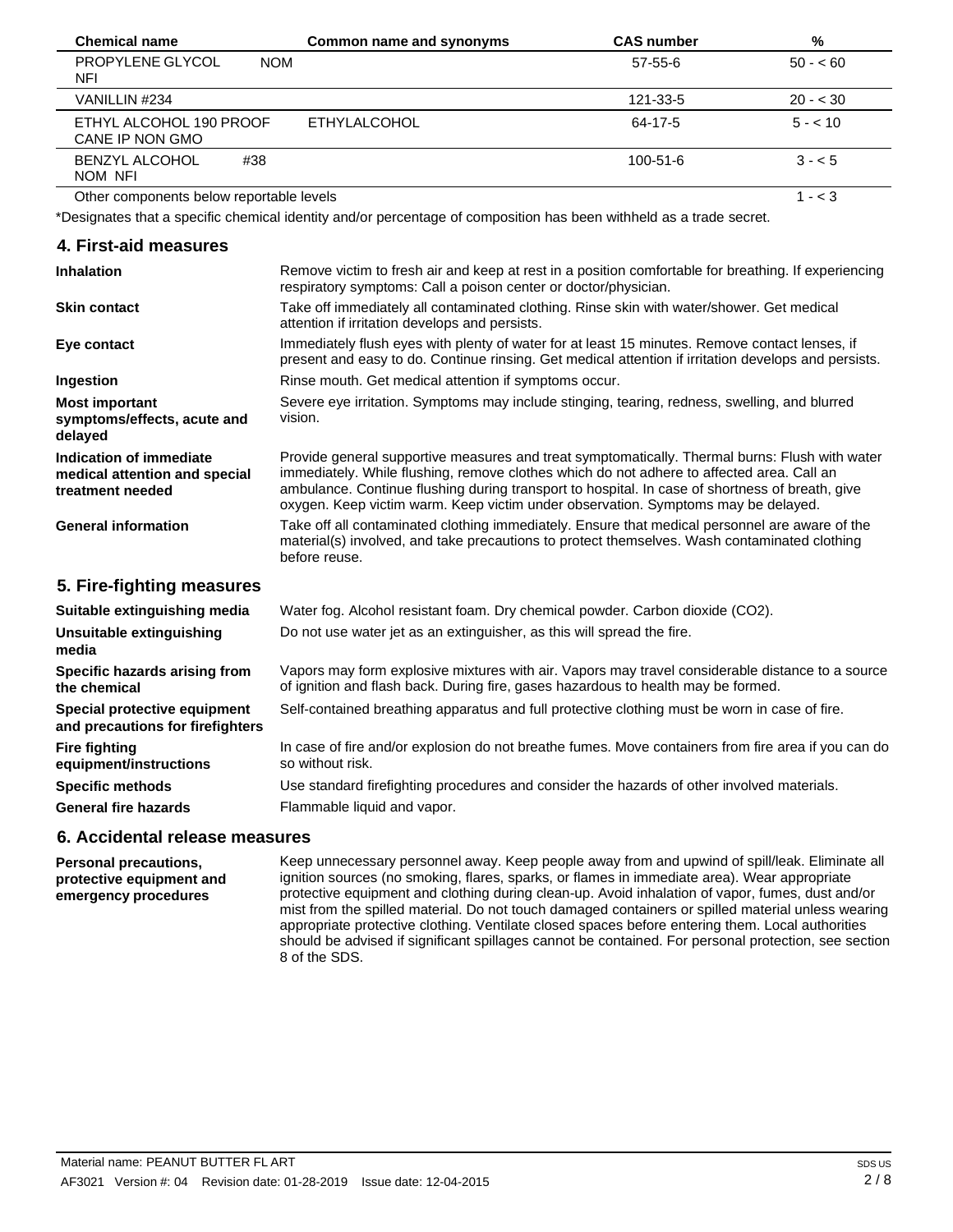| <b>Methods and materials for</b><br>containment and cleaning up | Use water spray to reduce vapors or divert vapor cloud drift. Eliminate all ignition sources (no<br>smoking, flares, sparks, or flames in immediate area). Keep combustibles (wood, paper, oil, etc.)<br>away from spilled material. Take precautionary measures against static discharge. Use only<br>non-sparking tools.                                                                                                                                                                                                                                                                                                                                   |
|-----------------------------------------------------------------|--------------------------------------------------------------------------------------------------------------------------------------------------------------------------------------------------------------------------------------------------------------------------------------------------------------------------------------------------------------------------------------------------------------------------------------------------------------------------------------------------------------------------------------------------------------------------------------------------------------------------------------------------------------|
|                                                                 | Large Spills: Stop the flow of material, if this is without risk. Dike the spilled material, where this is<br>possible. Use a non-combustible material like vermiculite, sand or earth to soak up the product<br>and place into a container for later disposal. Following product recovery, flush area with water.                                                                                                                                                                                                                                                                                                                                           |
|                                                                 | Small Spills: Absorb with earth, sand or other non-combustible material and transfer to containers<br>for later disposal. Wipe up with absorbent material (e.g. cloth, fleece). Clean surface thoroughly to<br>remove residual contamination.                                                                                                                                                                                                                                                                                                                                                                                                                |
|                                                                 | Never return spills to original containers for re-use. For waste disposal, see section 13 of the SDS.                                                                                                                                                                                                                                                                                                                                                                                                                                                                                                                                                        |
| <b>Environmental precautions</b>                                | Avoid discharge into drains, water courses or onto the ground.                                                                                                                                                                                                                                                                                                                                                                                                                                                                                                                                                                                               |
| 7. Handling and storage                                         |                                                                                                                                                                                                                                                                                                                                                                                                                                                                                                                                                                                                                                                              |
| <b>Precautions for safe handling</b>                            | Do not handle, store or open near an open flame, sources of heat or sources of ignition. Protect<br>material from direct sunlight. When using do not smoke. Explosion-proof general and local exhaust<br>ventilation. Take precautionary measures against static discharges. All equipment used when<br>handling the product must be grounded. Use non-sparking tools and explosion-proof equipment.<br>Avoid breathing dust/fume/gas/mist/vapors/spray. Avoid contact with eyes. Avoid prolonged<br>exposure. Use only outdoors or in a well-ventilated area. Wear appropriate personal protective<br>equipment. Observe good industrial hygiene practices. |
| Conditions for safe storage,<br>including any incompatibilities | Store locked up. Keep away from heat, sparks and open flame. Prevent electrostatic charge<br>build-up by using common bonding and grounding techniques. Store in a cool, dry place out of<br>direct sunlight. Store in tightly closed container. Store in a well-ventilated place. Keep in an area<br>equipped with sprinklers. Store away from incompatible materials (see Section 10 of the SDS).                                                                                                                                                                                                                                                          |

## **8. Exposure controls/personal protection**

#### **Occupational exposure limits**

The following constituents are the only constituents of the product which have a PEL, TLV or other recommended exposure limit. At this time, the other constituents have no known exposure limits.

| US. OSHA Table Z-1 Limits for Air Contaminants (29 CFR 1910.1000)  |             |                   |             |
|--------------------------------------------------------------------|-------------|-------------------|-------------|
| <b>Components</b>                                                  | <b>Type</b> | Value             |             |
| ETHYL ALCOHOL 190<br><b>PROOF CANE IP NON</b><br>GMO (CAS 64-17-5) | PEL         | 1900 mg/m3        |             |
|                                                                    |             | 1000 ppm          |             |
| <b>US. ACGIH Threshold Limit Values</b>                            |             |                   |             |
| <b>Components</b>                                                  | <b>Type</b> | <b>Value</b>      |             |
| ETHYL ALCOHOL 190<br>PROOF CANE IP NON<br>GMO (CAS 64-17-5)        | <b>STEL</b> | 1000 ppm          |             |
| US. NIOSH: Pocket Guide to Chemical Hazards                        |             |                   |             |
| <b>Components</b>                                                  | <b>Type</b> | <b>Value</b>      |             |
| ETHYL ALCOHOL 190<br>PROOF CANE IP NON<br>GMO (CAS 64-17-5)        | <b>TWA</b>  | 1900 mg/m3        |             |
|                                                                    |             | 1000 ppm          |             |
| US. Workplace Environmental Exposure Level (WEEL) Guides           |             |                   |             |
| <b>Components</b>                                                  | <b>Type</b> | Value             | <b>Form</b> |
| <b>BENZYL ALCOHOL</b><br>#38 NOM NFI (CAS<br>$100-51-6$            | <b>TWA</b>  | 44.2 mg/m3        |             |
|                                                                    |             | 10 ppm            |             |
| PROPYLENE GLYCOL<br>NOM NFI (CAS 57-55-6)                          | <b>TWA</b>  | $10 \text{ mg/m}$ | Aerosol.    |
| VANILLIN #234 (CAS<br>$121 - 33 - 5$                               | <b>TWA</b>  | $10 \text{ mg/m}$ |             |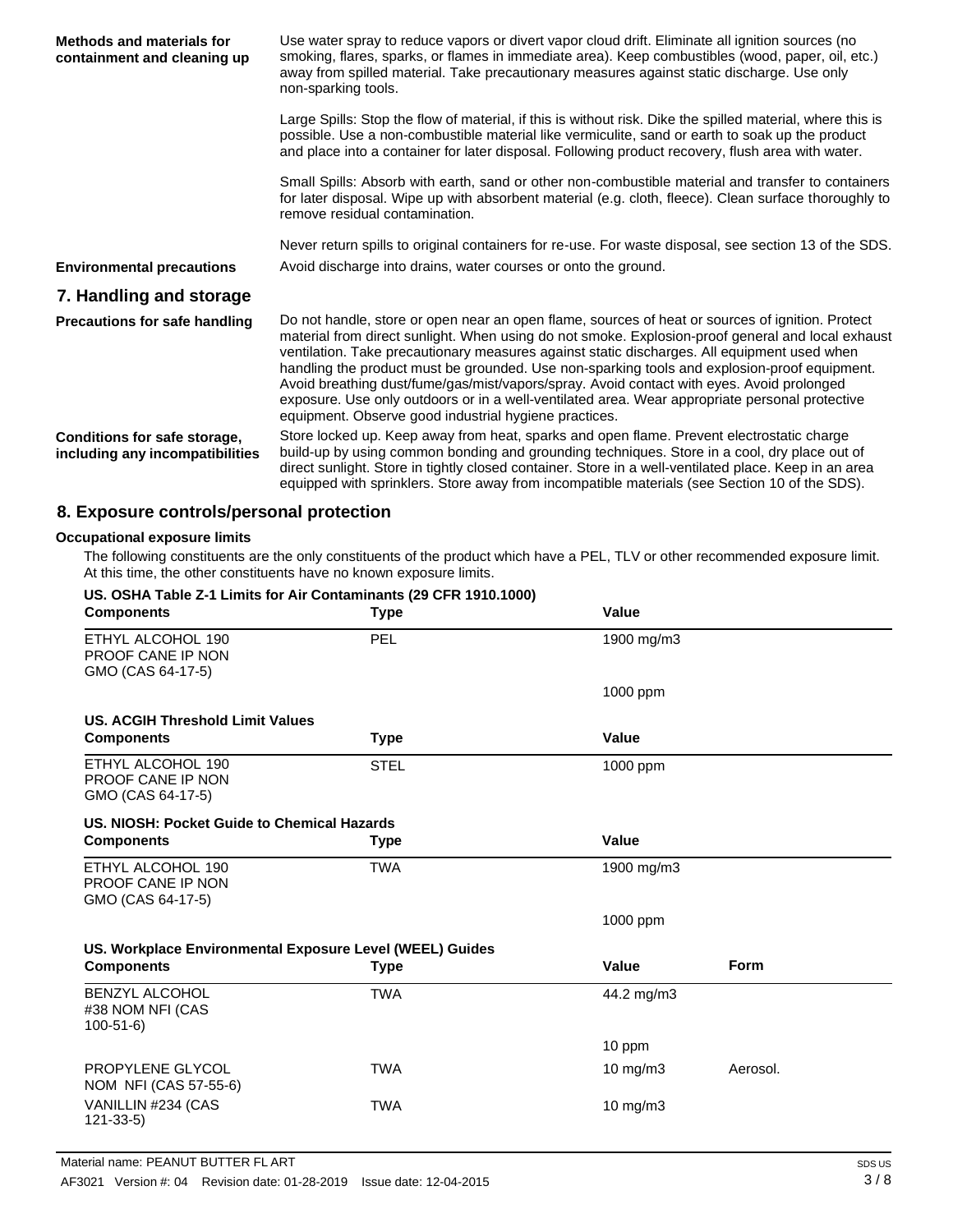| <b>Biological limit values</b>           | No biological exposure limits noted for the ingredient(s).                                                                                                                                                                                                                                                                                                                                                                                            |
|------------------------------------------|-------------------------------------------------------------------------------------------------------------------------------------------------------------------------------------------------------------------------------------------------------------------------------------------------------------------------------------------------------------------------------------------------------------------------------------------------------|
| Appropriate engineering<br>controls      | Explosion-proof general and local exhaust ventilation. Good general ventilation should be used.<br>Ventilation rates should be matched to conditions. If applicable, use process enclosures, local<br>exhaust ventilation, or other engineering controls to maintain airborne levels below recommended<br>exposure limits. If exposure limits have not been established, maintain airborne levels to an<br>acceptable level. Provide eyewash station. |
|                                          | Individual protection measures, such as personal protective equipment                                                                                                                                                                                                                                                                                                                                                                                 |
| <b>Eye/face protection</b>               | Wear safety glasses with side shields (or goggles).                                                                                                                                                                                                                                                                                                                                                                                                   |
| <b>Skin protection</b>                   |                                                                                                                                                                                                                                                                                                                                                                                                                                                       |
| <b>Hand protection</b>                   | Wear appropriate chemical resistant gloves.                                                                                                                                                                                                                                                                                                                                                                                                           |
| <b>Other</b>                             | Wear appropriate chemical resistant clothing.                                                                                                                                                                                                                                                                                                                                                                                                         |
| <b>Respiratory protection</b>            | If engineering controls do not maintain airborne concentrations below recommended exposure<br>limits (where applicable) or to an acceptable level (in countries where exposure limits have not<br>been established), an approved respirator must be worn.                                                                                                                                                                                             |
| <b>Thermal hazards</b>                   | Wear appropriate thermal protective clothing, when necessary.                                                                                                                                                                                                                                                                                                                                                                                         |
| <b>General hygiene</b><br>considerations | When using do not smoke. Always observe good personal hygiene measures, such as washing<br>after handling the material and before eating, drinking, and/or smoking. Routinely wash work<br>clothing and protective equipment to remove contaminants.                                                                                                                                                                                                  |

## **9. Physical and chemical properties**

| <b>Appearance</b>                                 |                                  |
|---------------------------------------------------|----------------------------------|
| <b>Physical state</b>                             | Liquid.                          |
| Form                                              | Liquid.                          |
| Color                                             | Not available.                   |
| Odor                                              | Not available.                   |
| <b>Odor threshold</b>                             | Not available.                   |
| рH                                                | Not available.                   |
| <b>Melting point/freezing point</b>               | -173.38 °F (-114.1 °C) estimated |
| Initial boiling point and boiling<br>range        | 173.3 °F (78.5 °C) estimated     |
| <b>Flash point</b>                                | 109.8 °F (43.2 °C)               |
| <b>Evaporation rate</b>                           | Not available.                   |
| Flammability (solid, gas)                         | Not applicable.                  |
| Upper/lower flammability or explosive limits      |                                  |
| <b>Flammability limit - lower</b><br>(%)          | Not available.                   |
| <b>Flammability limit - upper</b><br>(%)          | Not available.                   |
| Explosive limit - lower (%)                       | Not available.                   |
| Explosive limit - upper (%)                       | Not available.                   |
| Vapor pressure                                    | 8.57 hPa estimated               |
| Vapor density                                     | Not available.                   |
| <b>Relative density</b>                           | Not available.                   |
| Solubility(ies)                                   |                                  |
| Solubility (water)                                | Not available.                   |
| <b>Partition coefficient</b><br>(n-octanol/water) | Not available.                   |
| <b>Auto-ignition temperature</b>                  | 685 °F (362.78 °C) estimated     |
| <b>Decomposition temperature</b>                  | Not available.                   |
| <b>Viscosity</b>                                  | Not available.                   |
| <b>Other information</b>                          |                                  |
| <b>Explosive properties</b>                       | Not explosive.                   |
| <b>Flammability class</b>                         | Combustible II estimated         |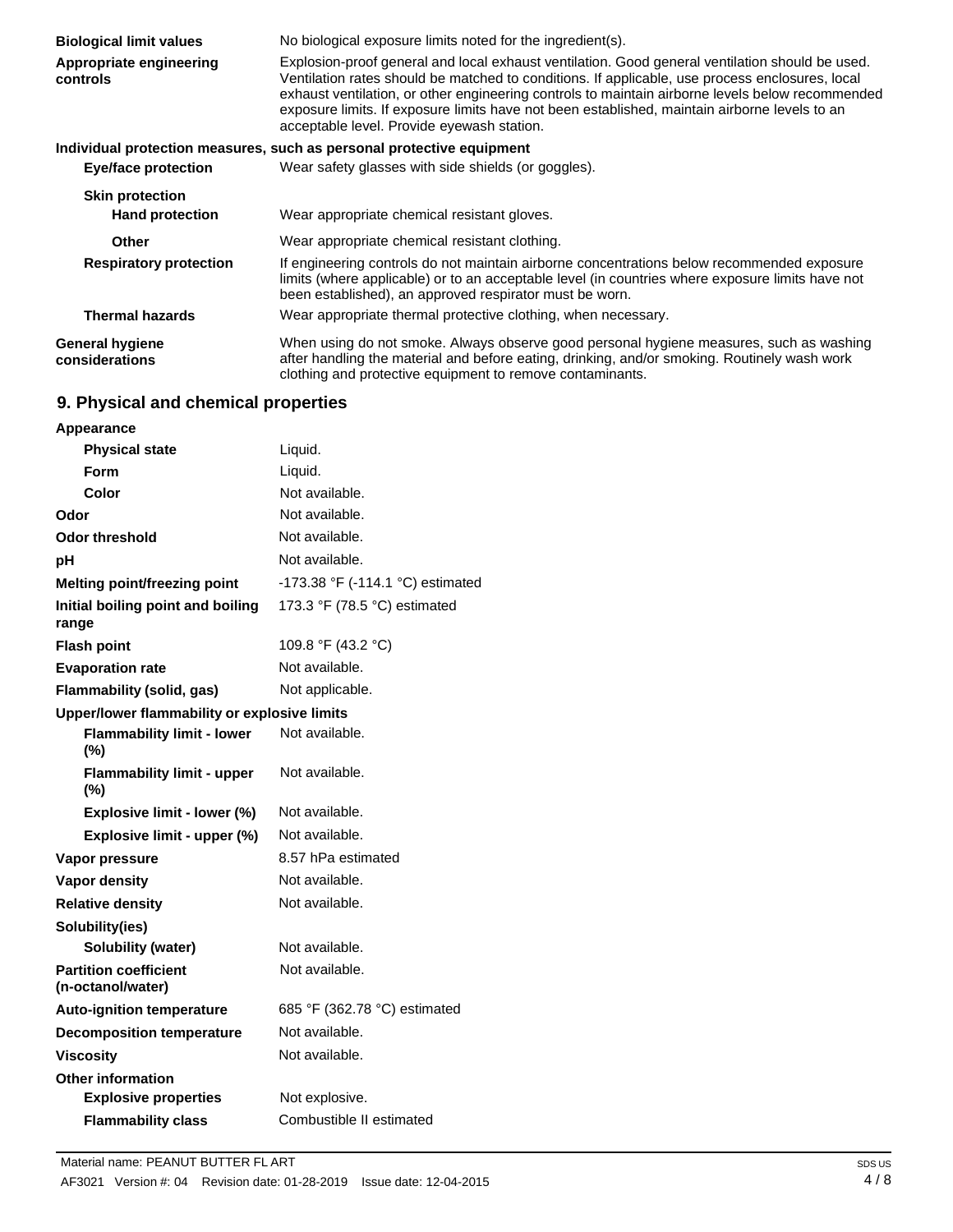| <b>Oxidizing properties</b> | Not oxidizing. |
|-----------------------------|----------------|
| <b>Refractive index</b>     | 1.451 - 1.481  |
| <b>Specific gravity</b>     | $1.03 - 1.06$  |

## **10. Stability and reactivity**

| <b>Reactivity</b>                            | The product is stable and non-reactive under normal conditions of use, storage and transport.                                                                            |
|----------------------------------------------|--------------------------------------------------------------------------------------------------------------------------------------------------------------------------|
| <b>Chemical stability</b>                    | Material is stable under normal conditions.                                                                                                                              |
| <b>Possibility of hazardous</b><br>reactions | Hazardous polymerization does not occur.                                                                                                                                 |
| <b>Conditions to avoid</b>                   | Keep away from heat, hot surfaces, sparks, open flames and other ignition sources. Avoid<br>temperatures exceeding the flash point. Contact with incompatible materials. |
| Incompatible materials                       | Strong oxidizing agents.                                                                                                                                                 |
| <b>Hazardous decomposition</b><br>products   | No hazardous decomposition products are known.                                                                                                                           |

## **11. Toxicological information**

## **Information on likely routes of exposure**

| <b>Inhalation</b>                                                                  | May cause irritation to the respiratory system. Prolonged inhalation may be harmful.                     |
|------------------------------------------------------------------------------------|----------------------------------------------------------------------------------------------------------|
| <b>Skin contact</b>                                                                | No adverse effects due to skin contact are expected.                                                     |
| Eye contact                                                                        | Causes serious eye irritation.                                                                           |
| Ingestion                                                                          | Expected to be a low ingestion hazard.                                                                   |
| Symptoms related to the<br>physical, chemical and<br>toxicological characteristics | Severe eye irritation. Symptoms may include stinging, tearing, redness, swelling, and blurred<br>vision. |

## **Information on toxicological effects**

**Acute toxicity**

| <b>Components</b>                                     | <b>Species</b>                                                 | <b>Test Results</b>                                                                      |  |
|-------------------------------------------------------|----------------------------------------------------------------|------------------------------------------------------------------------------------------|--|
| <b>BENZYL ALCOHOL</b>                                 | #38 NOM NFI (CAS 100-51-6)                                     |                                                                                          |  |
| Acute                                                 |                                                                |                                                                                          |  |
| Oral                                                  |                                                                |                                                                                          |  |
| LD50                                                  | Rat                                                            | 1230 - 3100 mg/kg                                                                        |  |
| <b>Skin corrosion/irritation</b>                      |                                                                | Prolonged skin contact may cause temporary irritation.                                   |  |
| Serious eye damage/eye<br>irritation                  | Causes serious eye irritation.                                 |                                                                                          |  |
| Respiratory or skin sensitization                     |                                                                |                                                                                          |  |
| <b>Respiratory sensitization</b>                      |                                                                | Not a respiratory sensitizer.                                                            |  |
| <b>Skin sensitization</b>                             |                                                                | This product is not expected to cause skin sensitization.                                |  |
| Germ cell mutagenicity                                | mutagenic or genotoxic.                                        | No data available to indicate product or any components present at greater than 0.1% are |  |
| Carcinogenicity                                       | Not classifiable as to carcinogenicity to humans.              |                                                                                          |  |
|                                                       | <b>IARC Monographs. Overall Evaluation of Carcinogenicity</b>  |                                                                                          |  |
| Not listed.                                           |                                                                |                                                                                          |  |
|                                                       | OSHA Specifically Regulated Substances (29 CFR 1910.1001-1052) |                                                                                          |  |
| Not regulated.                                        |                                                                |                                                                                          |  |
|                                                       | US. National Toxicology Program (NTP) Report on Carcinogens    |                                                                                          |  |
| Not listed.                                           |                                                                |                                                                                          |  |
| <b>Reproductive toxicity</b>                          | Possible reproductive hazard.                                  |                                                                                          |  |
| Specific target organ toxicity -<br>single exposure   | Not classified.                                                |                                                                                          |  |
| Specific target organ toxicity -<br>repeated exposure | Not classified.                                                |                                                                                          |  |
| <b>Aspiration hazard</b>                              | Not an aspiration hazard.                                      |                                                                                          |  |
| <b>Chronic effects</b>                                | Prolonged inhalation may be harmful.                           |                                                                                          |  |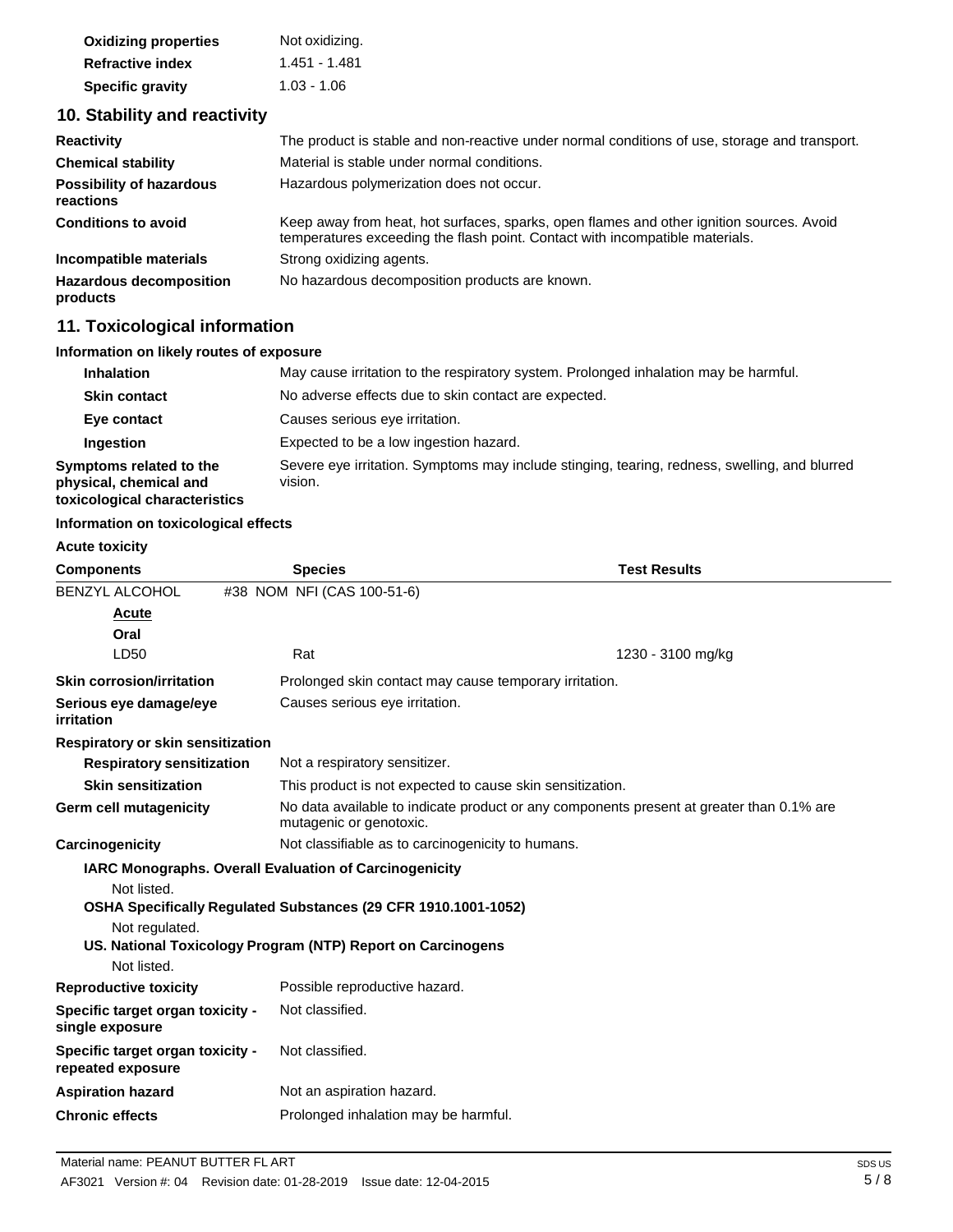| 12. Ecological information                                                                                                                                 |                                                                                                                                                                                            |                                                                                                                                                                                                                                                                                                                                                                                               |
|------------------------------------------------------------------------------------------------------------------------------------------------------------|--------------------------------------------------------------------------------------------------------------------------------------------------------------------------------------------|-----------------------------------------------------------------------------------------------------------------------------------------------------------------------------------------------------------------------------------------------------------------------------------------------------------------------------------------------------------------------------------------------|
| <b>Ecotoxicity</b>                                                                                                                                         |                                                                                                                                                                                            | The product is not classified as environmentally hazardous. However, this does not exclude the<br>possibility that large or frequent spills can have a harmful or damaging effect on the environment.                                                                                                                                                                                         |
| Persistence and degradability                                                                                                                              | No data is available on the degradability of any ingredients in the mixture.                                                                                                               |                                                                                                                                                                                                                                                                                                                                                                                               |
| <b>Bioaccumulative potential</b>                                                                                                                           |                                                                                                                                                                                            |                                                                                                                                                                                                                                                                                                                                                                                               |
| Partition coefficient n-octanol / water (log Kow)<br><b>BENZYL ALCOHOL</b><br>ETHYL ALCOHOL 190 PROOF CANE IP NON GMO<br>PROPYLENE GLYCOL<br>VANILLIN #234 | #38 NOM NFI<br>NOM NFI                                                                                                                                                                     | 1.1<br>$-0.31$<br>$-0.92$<br>1.37                                                                                                                                                                                                                                                                                                                                                             |
| <b>Mobility in soil</b>                                                                                                                                    | No data available.                                                                                                                                                                         |                                                                                                                                                                                                                                                                                                                                                                                               |
| Other adverse effects                                                                                                                                      | No other adverse environmental effects (e.g. ozone depletion, photochemical ozone creation<br>potential, endocrine disruption, global warming potential) are expected from this component. |                                                                                                                                                                                                                                                                                                                                                                                               |
| 13. Disposal considerations                                                                                                                                |                                                                                                                                                                                            |                                                                                                                                                                                                                                                                                                                                                                                               |
| <b>Disposal instructions</b>                                                                                                                               |                                                                                                                                                                                            | Collect and reclaim or dispose in sealed containers at licensed waste disposal site. Incinerate the<br>material under controlled conditions in an approved incinerator. Do not incinerate sealed<br>containers. If discarded, this product is considered a RCRA ignitable waste, D001. Dispose of<br>contents/container in accordance with local/regional/national/international regulations. |
| Local disposal regulations                                                                                                                                 | Dispose in accordance with all applicable regulations.                                                                                                                                     |                                                                                                                                                                                                                                                                                                                                                                                               |
| Hazardous waste code                                                                                                                                       | D001: Waste Flammable material with a flash point <140 F<br>The waste code should be assigned in discussion between the user, the producer and the waste<br>disposal company.              |                                                                                                                                                                                                                                                                                                                                                                                               |
| Waste from residues / unused<br>products                                                                                                                   | Dianonal inatruational                                                                                                                                                                     | Dispose of in accordance with local regulations. Empty containers or liners may retain some<br>product residues. This material and its container must be disposed of in a safe manner (see:                                                                                                                                                                                                   |

**Contaminated packaging** Disposal instructions). Since emptied containers may retain product residue, follow label warnings even after container is emptied. Empty containers should be taken to an approved waste handling site for recycling or disposal.

## **14. Transport information**

| DOT                               |                                                                                                             |
|-----------------------------------|-------------------------------------------------------------------------------------------------------------|
| <b>UN number</b>                  | <b>UN1197</b>                                                                                               |
| UN proper shipping name           | Extracts, flavoring, liquid                                                                                 |
| <b>Transport hazard class(es)</b> |                                                                                                             |
| <b>Class</b>                      | 3                                                                                                           |
| <b>Subsidiary risk</b>            |                                                                                                             |
| Label(s)                          | 3                                                                                                           |
| <b>Packing group</b>              | Ш                                                                                                           |
|                                   | <b>Special precautions for user</b> Read safety instructions, SDS and emergency procedures before handling. |
| <b>Special provisions</b>         | B1, IB3, T2, TP1                                                                                            |
| <b>Packaging exceptions</b>       | 150                                                                                                         |
| Packaging non bulk                | 203                                                                                                         |
| Packaging bulk                    | 242                                                                                                         |
| IATA                              |                                                                                                             |
| <b>UN number</b>                  | <b>UN1197</b>                                                                                               |
| UN proper shipping name           | Extracts, flavouring, liquid                                                                                |
| Transport hazard class(es)        |                                                                                                             |
| <b>Class</b>                      | 3                                                                                                           |
| <b>Subsidiary risk</b>            |                                                                                                             |
| Packing group                     | Ш                                                                                                           |
| <b>Environmental hazards</b>      | No.                                                                                                         |
| <b>ERG Code</b>                   | 3L                                                                                                          |
|                                   | Special precautions for user Read safety instructions, SDS and emergency procedures before handling.        |
| <b>Other information</b>          |                                                                                                             |
| Passenger and cargo               | Allowed with restrictions.                                                                                  |
| aircraft                          |                                                                                                             |
| <b>Cargo aircraft only</b>        | Allowed with restrictions.                                                                                  |
| IMDG                              |                                                                                                             |
| <b>UN number</b>                  | <b>UN1197</b>                                                                                               |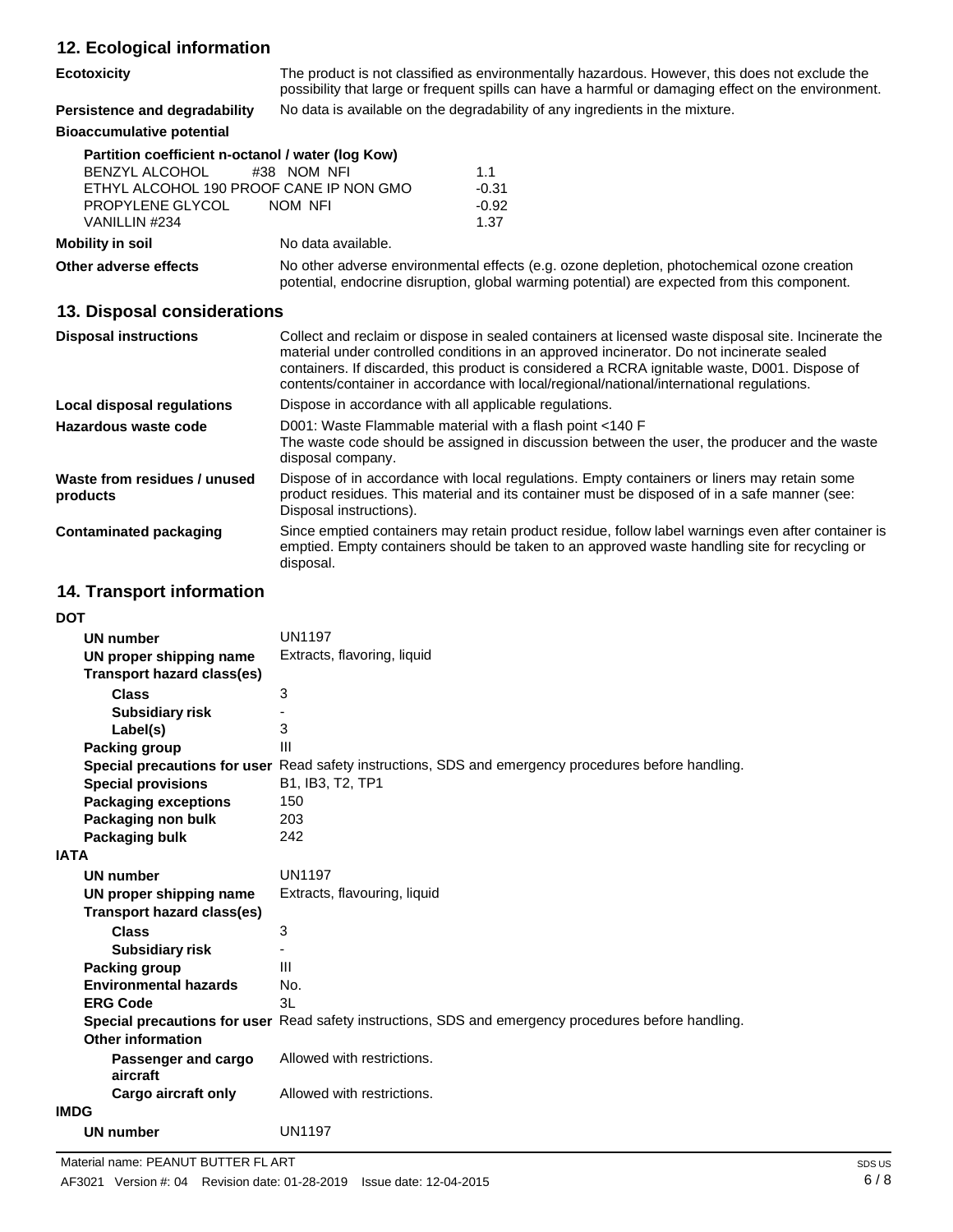| UN proper shipping name                                                        | EXTRACTS, FLAVOURING, LIQUID                                                                         |
|--------------------------------------------------------------------------------|------------------------------------------------------------------------------------------------------|
| Transport hazard class(es)                                                     |                                                                                                      |
| <b>Class</b>                                                                   | 3                                                                                                    |
| <b>Subsidiary risk</b>                                                         | ۰                                                                                                    |
| Packing group                                                                  | Ш                                                                                                    |
| <b>Environmental hazards</b>                                                   |                                                                                                      |
| <b>Marine pollutant</b>                                                        | No.                                                                                                  |
| EmS                                                                            | $F-E. S-D$                                                                                           |
|                                                                                | Special precautions for user Read safety instructions, SDS and emergency procedures before handling. |
| Transport in bulk according to<br>Annex II of MARPOL 73/78 and<br>the IBC Code | Not established.                                                                                     |
|                                                                                |                                                                                                      |

**FLAMMABLE IATA; IMDG**

**DOT**

### **15. Regulatory information**

This product is a "Hazardous Chemical" as defined by the OSHA Hazard Communication Standard, 29 CFR 1910.1200.

### **Toxic Substances Control Act (TSCA)**

**TSCA Section 12(b) Export Notification (40 CFR 707, Subpt. D)**

Not regulated.

**CERCLA Hazardous Substance List (40 CFR 302.4)**

Not listed.

**US federal regulations**

## **SARA 304 Emergency release notification**

Not regulated.

**OSHA Specifically Regulated Substances (29 CFR 1910.1001-1052)**

Not regulated.

## **Superfund Amendments and Reauthorization Act of 1986 (SARA)**

## **SARA 302 Extremely hazardous substance**

Not listed.

**SARA 311/312 Hazardous chemical** No (Exempt)

#### **SARA 313 (TRI reporting)** Not regulated.

## **Other federal regulations**

**Clean Air Act (CAA) Section 112 Hazardous Air Pollutants (HAPs) List** Not regulated.